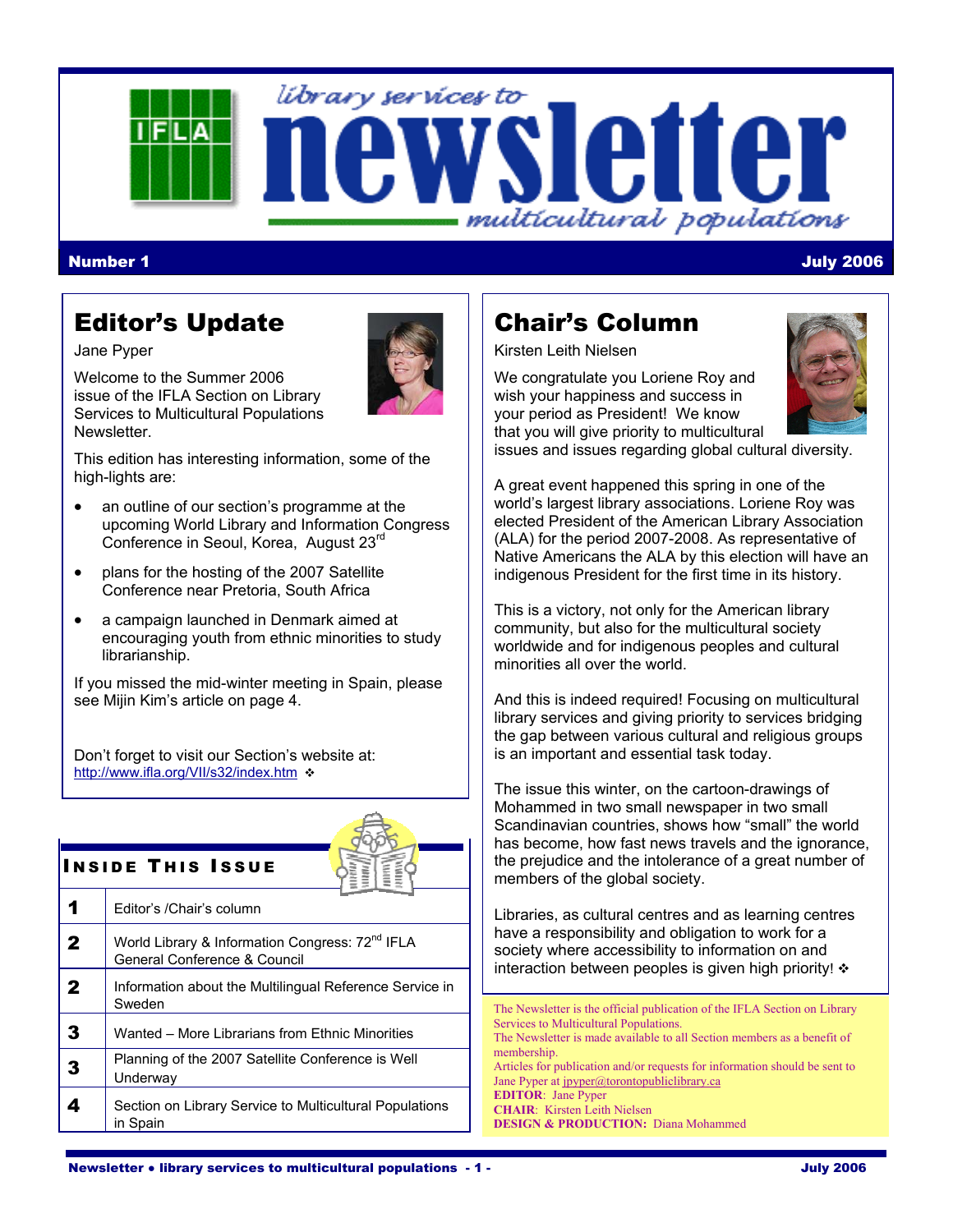

**INFORMATION IN SWEDEN CONGRESS: 72ND IFLA GENERAL CONFERENCE** | By: Leena Månsson

**"Libraries: Dynamic Engines for the <br>
<b>Knowledge and Information Society"** http://www.eref.se/se-

### admin/vrl\_entry.asp?virtual\_desk\_id=48 **20-24 August 2006, Seoul, Korea**

**Join our section on:**<br> **WEDNESDAY 23 AUGUST 2006**<br> **Ask the Library Sorvices to Canadian Convention Convention Convention Convention Convention Convention Convention Convention Convention Convention Convention Convention 134 SI - Library Services to Channel Act and SI + Why is the grass green?<br>
<b>Multicultural Repulstions** 

*Successful partnership in multicultural library*  $\vert \cdot \vert$  Where do I find scription considers about Michael Michael Michael Schumacher? services: Asian Communities

- *"Moe Thauk Kye"*, the First Burmese peanut plant? Library in Japan SOE WIN SHEIN (Moe Thauk Kye Library,  $\begin{array}{c} | \\ | \end{array}$  "Ask the library" is a reference service on the Tokyo, Japan)
- $MASANOBU$  ITOI (Oizumi Public Library,  $||\cdot||^{avan}$ Oizumi-machi, Japan)
- **Multicultural Canada Digitization Project** LYNN COPELAND (Simon Fraser University, Burnaby (BC), Canada) **Figure 1** Persish Ask the Library Research Ask the Library
- Library Services in Minority Communities  $\begin{vmatrix} \cdot & \cdot & \cdot \\ \cdot & \cdot & \cdot \\ \cdot & \cdot & \cdot \\ \cdot & \cdot & \cdot \end{vmatrix}$  Kysy kirjastosta in China<br>
THANG GUIRONG ALATANCANG and **Example 1** • Serbian Pitaite bibliotekare ZHANG GUIRONG, ALATANCANG and <br>
DELGER (University of Inner Mongolia | | | Croatian Pitajte knjižničare DELGER (University of Inner Mongolia, Pitage Croatian<br>China) **Pitage Knjižničare knjiž**ničare knjiže knjižničare knjižničare knjižničare knjižničare knjižničare knjiž China) • Bosnian Pitajte bibliotekare

For the full programme see: • French Demandez la bibliotheque http://www.ifla.org/IV/ifla72/index.htm | errorich German Frage die bibliothek

 $\frac{1}{2}$ 

# **INFORMATION ABOUT THE**  WORLD LIBRARY AND **WORLD LIBRARY AND <b>MULTILINGUAL REFERENCE SERVICE**

**AND COUNCIL Library adviser County library of Skane** [www.skane.se/lansbibliotek](http://www.skane.se/lansbibliotek) 

Information about the Multilingual reference **Knowledge and Information Society"** admin/vrl entry asp?virtual desk id=48

- 
- 
- **Multicultural Populations**<br>Cusesparity partnership in multiquitural library and the Where do I find information about Michael
	- What is the colour of the flower on the

 $\bullet$  Oizumi Public Library: bridging cultures in  $\|\cdot\|$  about anything between heaven and earth.  $\frac{\text{Dizamr table Lblary. Dlay, Draging values in}}{\text{Datriership with community resources}}$ 

• Community, scholars, librarians: the  $\frac{1}{2}$  Our service is available in many languages,

- - Pregunte a la biblioteca
- -
	- -
- 
- 
- -
- Persian
- 
- Arabic

If you want to know more about the service please feel free to contact me!

 $\frac{1}{2}$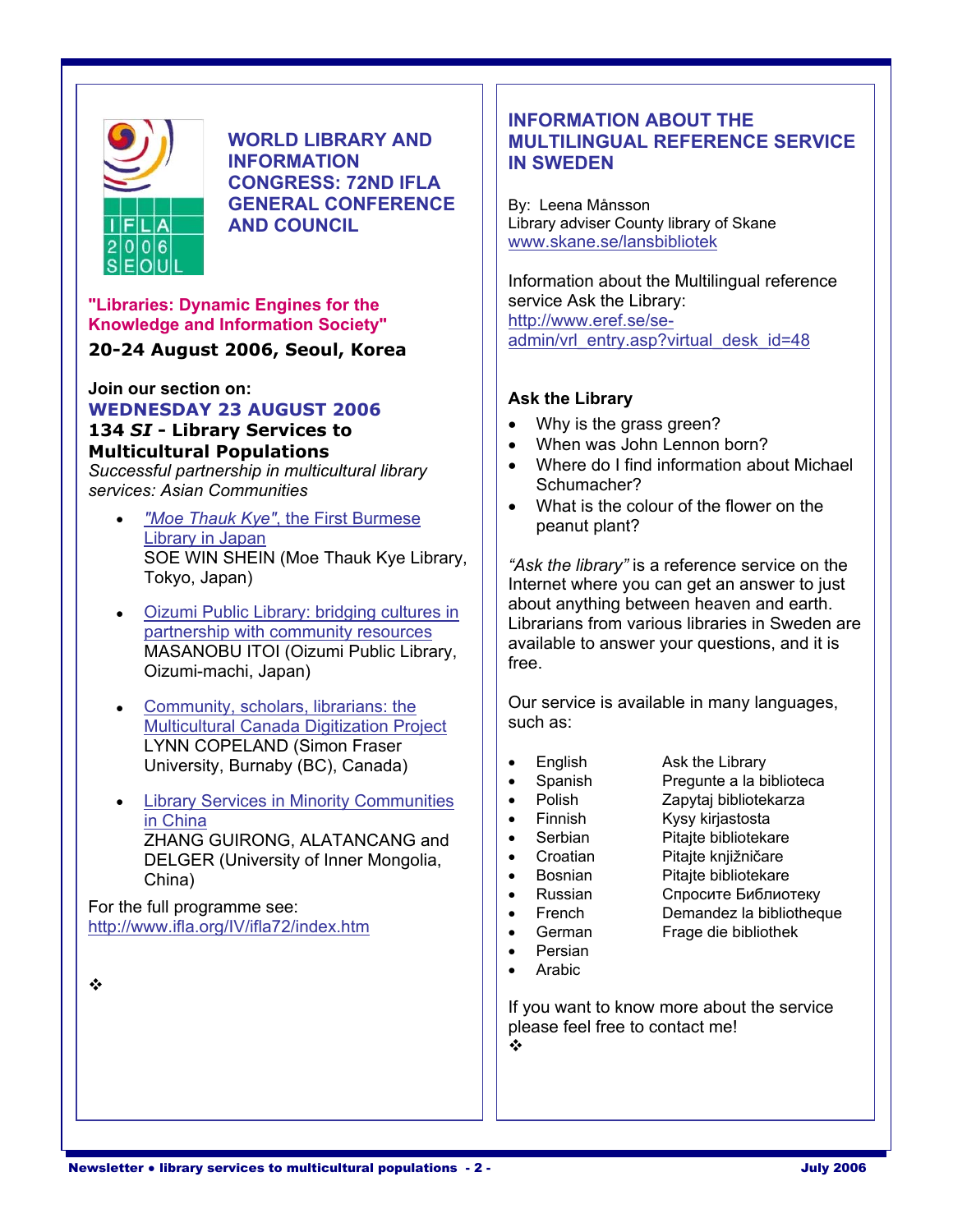### WANTED – MORE LIBRARIANS | | PLANNING OF THE 2007 **FROM ETHNIC MINORITIES FROM ETHNIC MINORITIES**

**By:** Susy Tastesen and Vibeke Stage, **By:** Adriaan Swanepoel, Chair, Copenhagen Public Libraries **Business Business** Copenhagen Public Libraries

campaign aimed at encouraging young people from ethnic minorities to study librarianship. well underway. While the main IFLA conference will

The primary goal of the initiative is to improve the library  $\vert$  satellite conference will be held on 15 – 17 August services to the growing number of library users from  $\vert$  2007 in Centurion, approximately 20 km from t services to the growing number of library users from 2007 in Centurion, approximately 20 km from the city<br>ethnic minorities in Denmark. Many libraries have entre of Pretoria, the capital of South Africa. True to ethnic minorities in Denmark. Many libraries have end of the of Pretoria, the capital of South Africa. True to<br>previously initiated projects supporting integration, but previously initiated projects supporting integration, but  $\vert$  the character and goals of the MCULTP, the local<br>now they also deem it necessary to increase employment now they also deem it necessary to increase employment organizing committee is comprised of a multicultural<br>of multi-cultural staff.

Libraries wish to draw students' attention to an education  $\Box$  and university libraries. which will ensure young Danes from ethnic minorities a<br>broad theoretical foundation in library science as well as a<br>variety of highly attractive employment opportunities.<br>Today's librarians need to excel in both informatio

launched at libraries that have many users from ethnic multicultural library services for all". Each of the thre<br>minorities and simultaneously almost all libraries in minorities and simultaneously almost all libraries in days will be devoted to a separate sub-theme,<br>Denmark will display posters and flyers supporting the discussion and provative multicultural library services, initiative. Libraries also have the option of installing a

"Bibliotekspressen", the journal of Danish Union of **booksellers and community workers involved in** Librarians, will publish an article on the campaign in week  $\|\cdot\|$  literacy, learning, languages and linguistics. 18.

The Royal School of Library and Information Science, The Danish Union of Librarians and their Section of Cross-Danish Union of Librarians and their Section of Cross-<br>cultural Librarianship (BITA). ❖



*Sample posters from the Campaign launched in Denmark in May* 

# Libraries encourage integration **WELL UNDERWAY**

Organizing Committee Pretoria, South Africa

In May 2006, the libraries in Denmark launched a  $\vert$  Plans for hosting the Section's satellite conference in campaign aimed at encouraging young people from ethnic  $\vert$  2007, ahead of the WLIC/IFLA annual conference, is be hosted in Durban, South Africa, the MCULTP grouping of volunteers from public, national, special

some light on progress being made, and also to request MCULTP members to diarize the event. The theme and title of the conference will be "Innovative" In weeks 18 through 20 2006 the campaign will be  $\vert$  theme and title of the conference will be "Innovative"  $\vert$  and the three many users from ethnic Denmark will display posters and flyers supporting the namely: Innovative multicultural library services,<br>
initiative. Libraries also have the option of installing a banner ad on their home page.  $\vert$  and linguistic diversity. The conference will therefore appeal to librarians, educators, publishers,

The campaign is a result of cooperation between Danish The campaign is a result of cooperation between Danish Standing, the organizing committee also plans a true Ministry of Refugee, Immigration and Integration Affairs, South African multicultural experience for all.